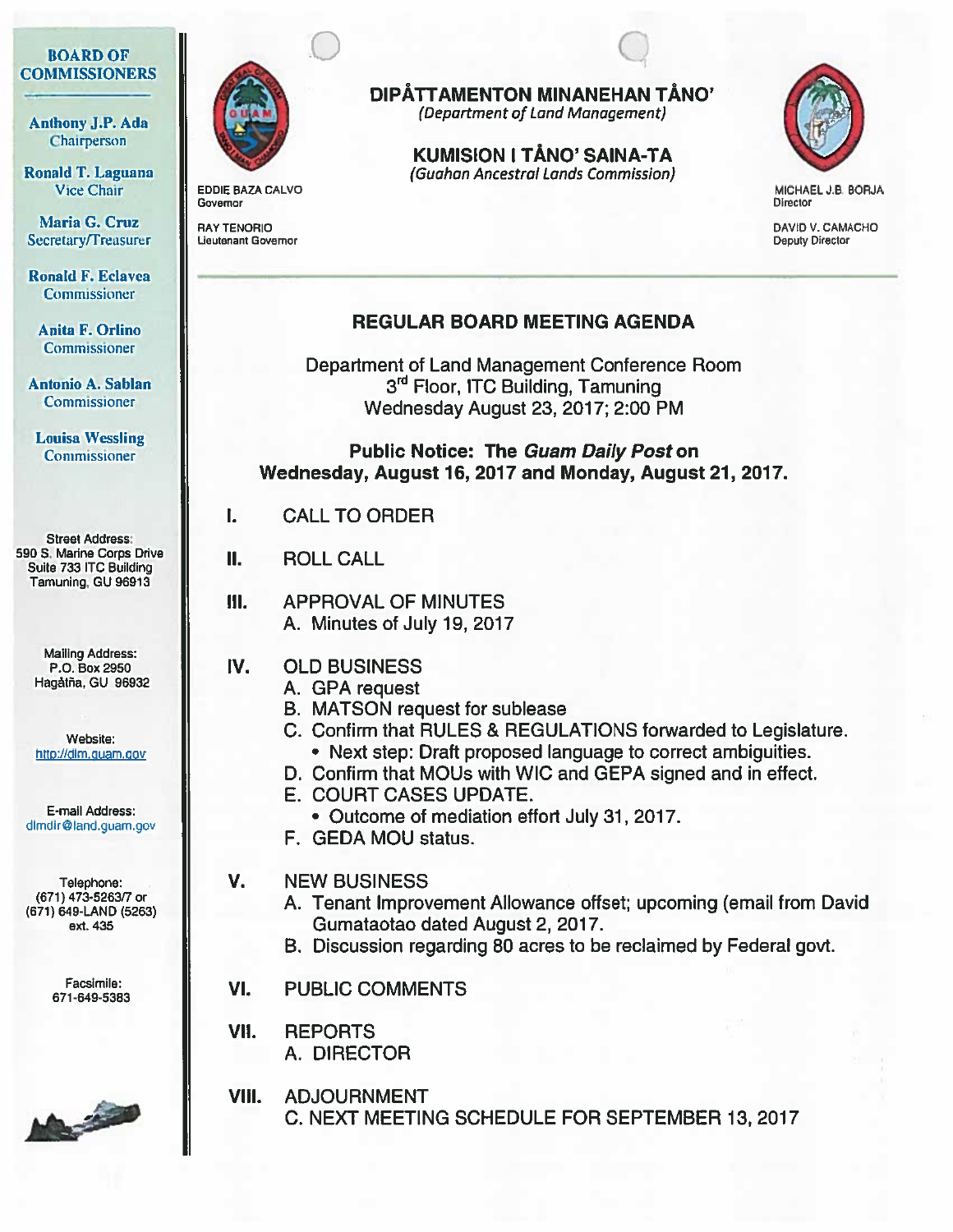

# GUAM ANCESTRAL LANDS COMMISSION a division of the

DEPARTMENT OF LAND MANAGEMENT

Eddie Baza Calvo Michael J.B.Borja Governor

Ray Tenorlo David V. Camacho Lieutenant Governor Deputy Director

Director

In compliance with Public Law 24-109,

# Guam Ancestral Lands Commission

Published the

Public Meeting Announcement

For

# Wednesday, August 23, 2017

in the

# Guam Daily Post on Wednesday, August 16, and Monday, August 21, of 2017

Attached are photo copies of the published GALC Meeting Notices

ITC Building, Dept. of Land Management Office, 3<sup>nd</sup> floor, West Wing | P.O. Box 2950, Hagatna, Guahan 96932 Tel: (67!) 649-5263 ext. 432/4351 Fax: (67!) 649-5383 Website: http://dlm.guam.gov

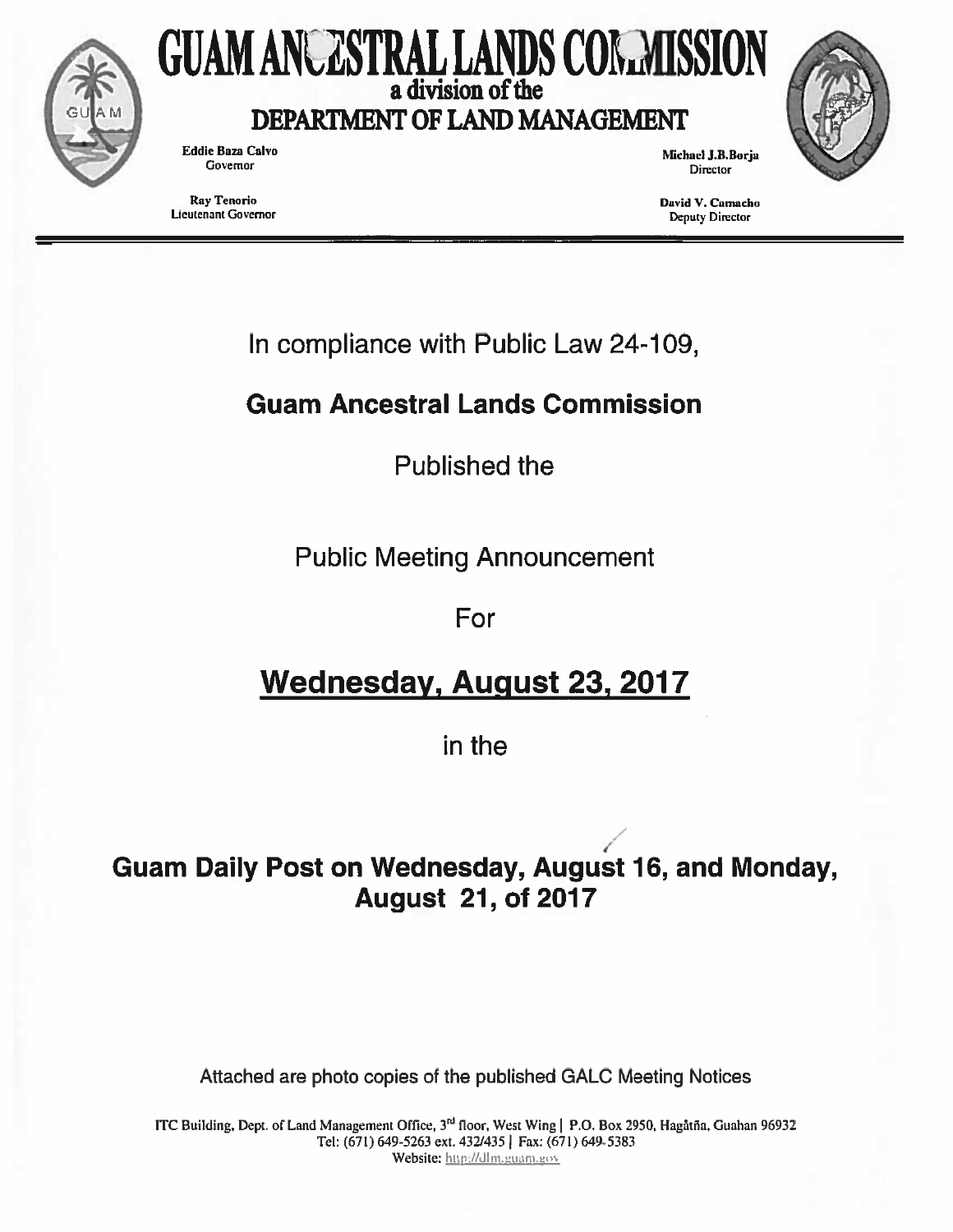**By Manny Cruz** manny@postguam.com

**POST TRIPA** 

**RANTE** 

The airport announced on Tuesday the addition of two new safety vehi cles to strengthen its fleet.

At <sup>a</sup> press conference at the A.B. Won Pat Guam International Airport yesterday, GIAA Deputy Executive Manager Pedro Roy Martinez intro duced two of the airport's newest Aircraft Rescue and Fire Fighting (ARFF) vehicles.

"This is an exciting day, as we strengthen our airport's ability to meet (Federal Aviation Administra tion) safety guidelines," Martinez said,

The new vehicles must meet strict performance requirements ranging from weather handling to speed.

"Every vehicle in our fleet has to meet <sup>a</sup> timed response requirement of three minutes to any point at the airport," said GIAA spokeswoman Rolenda Faasuamalie,

The additional vehicles were purchased through <sup>a</sup> federal contri bution of \$125 million, and <sup>a</sup> local appropriation of \$125,000.



'NOT A BAD RETURN': This 3,000 gallon firefighting vehicle is one of two vehicles added to the airport fleet, Tuesday, Aug. 15. The A.B. Won Pat Guam International Airport Authority held <sup>a</sup> commIssIoning ceremonyfor two new vehicles added to ItsAircroft Rescue andflre fighting fleet, bringing the total to seven vehicles. David Castro/The Guam Daily Post

"That's not <sup>a</sup> bad return on invest ment," Gov. Eddie Calvo said. "I bet Batman wishes he had one of these!" Calvo in his introductionstated that,

for Guam, everything is "business as usual." The governor was speaking in reference to the recent threats from North Korea, which had placed Aug.

15 as its scheduled date for firing missiles toward the island,

'Unprecedented growth'

The incident, which has turned an international gaze upon the island,has proven beneficial in the short term, according to Calvo.

"We're experiencing unprece dented growth. For the first 10 days of August, our arrivals increased by 7 percen<sup>t</sup> over last year," Calvo said. "And in the pas<sup>t</sup> three days we've had 300 more tourist arrivals over last year alone. So thank you, Kim Jong Unl"

The airport authority recently launched its Vision Hulo' campaign. which includes around \$167 million in capital improvement projects to boost services and operations, Post files state.

Thelargest of the projects isthe\$11O million international arrivals corridor, which would pu<sup>t</sup> the airport in compli ance with federal regulations set in 2005 by the Transportation Secu rity Administration, by separating arriving passengers from departing passengers and allowing the airport to reclaim full use of the concourse.

# Former DOC officer declines plea agreemen<sup>t</sup> in kidnapping

#### By Manny Crux manny@postguam.com

A former corrections officer accused in <sup>a</sup> kidnapping and assault case declined <sup>a</sup> plea agreemen<sup>t</sup> and could see <sup>a</sup> January trial.

Darren Jared Cruz was arrested in October last year. He was accused of forcing <sup>a</sup> man and woman known to him into an abandoned mansion in Vona at knifepoint one evening, Once there, Cruz physically assaulted the man, court documents state,

Cruz had worked at the Department of Corrections for about <sup>a</sup> year before the incident,

Request to reschedule trial

The defendant was initially sched uled for an Oct.16 jury trial.

Cruz's attorney, David Lujan, advisedthe courtthat he had <sup>a</sup> number

of federal cases set to go to trial in the coming months, and expressed <sup>a</sup> desire to move Cruz's trial to January.

The Office of the Attorney General, however, opposed that request.

Lujan previously argued that Cruz's mental condition was <sup>a</sup> factor in the case.

According to court documents, after Cruzassaulted the man, he walked him and the woman back to their residence. where he allegedly divulged that he had threatened to kill his parents and blow up his car.

Crux allegedly told the two that he had <sup>a</sup> sick mind. However, he also told the man that he did not trust him and that if he went to the police, Crux would kill him and his parents, Post files state.

Cruz is expected in court again on Oct. <sup>3</sup> for <sup>a</sup> status hearing.

# PUBLICATION NOTICE

In accordance with the provisions of Guam Code Annotated, Title XI, Chapter III, Section 3315, notice is hereby given that:

### WONDERFUL RESORTS, LLC dba: NINETEEN

has applied for <sup>a</sup> Class: 4 On Sale Beer Alcoholic Beverage License said premises being marked as Lot: 154-2-4-REM-NEW-2-REM, 193 Club House Dr., Yona

# Commission dismisses former police officer's case

By John O'Connor john@postguam.com

The Civil Service Commission has dismissed the case of former Guam Police Department officer Manuel Perez "pursuant to the signed stipu lation of settlement,"

Perez and his wife, Renee, were arrested March 7 after the Mandaña Drug Task Force raided the couple's Chalan Pago home and reportedly found several glass pipes, syringes, suspected drug ledgers and other drug paraphernalia, and meth.

Officer Perez pleaded guilty to hindering apprehension and official misconduct in April but was initially hit with additional charges of posses sion of <sup>a</sup> Scheduled II substance and obstructing governmental functions.

Perez and GPD had been working on <sup>a</sup> settlement agreemen<sup>t</sup> for his termination. A draft agreemen<sup>t</sup> stip ulated that Perez would resign from



DISMISSAL: Former Guam PoliceDepartment officer Manuel Perez, accompanied by wifeRenee, arrivesforsentencing in the courtroom of Judge Vernon Perez on July 20. The Civil Service Commission recently dismissed Manuel Perez's case.

David Castro/The Guam Daily Past

the police department instead of being terminated. In exchange, Perez would withdraw his appeals with the CSC and agree that no back pay, fees or compensation associated with his demotion or termination would be due,

The police department has not ye<sup>t</sup> issued <sup>a</sup> statement on the dismissal or settlement,





The GUAM ANCESTRAL LANDS COMMISSION (GALC)

Board Meeting will be held on Wednesday, August 23, 2017 at 2:00 pm, Department of Land Management conference room, 3rd Floor of the ftC BuIlding, <sup>590</sup> 5. Marine Corps DrIve, Tamunlng. IndIvIduals requiring special accommodations, auxIliary aids or services, may call 649-5263 ext 432.

This ad paid for by Government funds.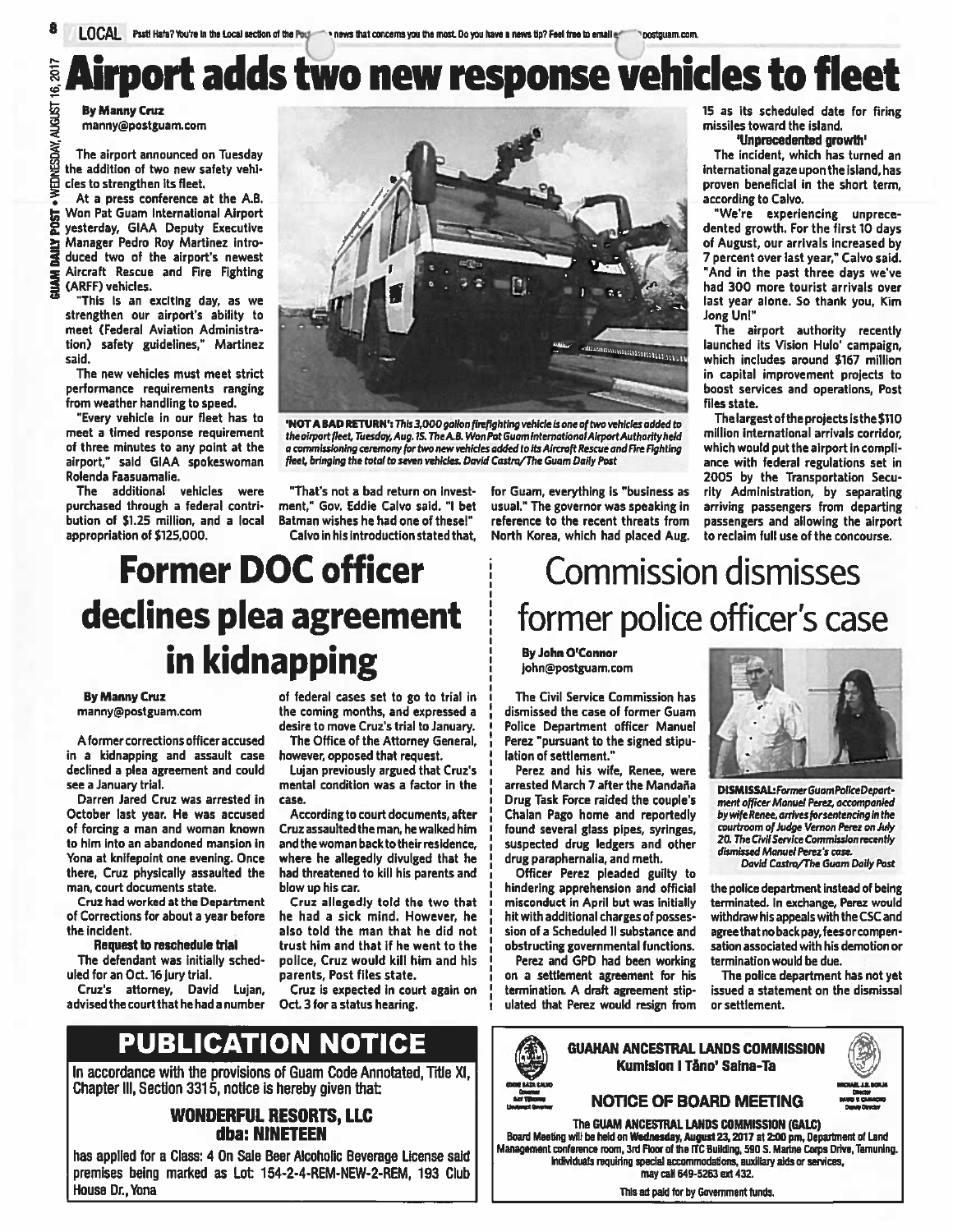#### $I \to \mathrm{COCAL}$  Psyt Hafa? You're in the Local section of the Post – the news that concerne you the most. Do you have a news tip? Feel free to email editor@postgram.com,

The major impact on this trust appears to be religious officials and a decrease in credibility," the survey The survey indicates that the survey was conducted in the month

of questions including if their trust have been a peak attendance seas in the church or religious faith has for the island's Catholic faithful. in the church or religious faith has increased, decreased or stayed the

Twenty'four percen<sup>t</sup> had <sup>a</sup> decrease hi faith while 13 percen<sup>t</sup> had an increase in faith.

"The survey notes this is nearly <sup>a</sup> 21 loss to gain ratio. This is an unusual decline in the overall concept of religious faith in Guam," the poll states.

The loss in trust also contributed to a significant drop in church attendance. About 30 percen<sup>t</sup> of those surveyed,

POLL continued from page 1 reported church attendance has dropped in the last year while 12 percen<sup>t</sup> reported attendance had Increased.

survey was conducted in the month<br>following Lent and Easter and should Poll participants were asked a series, joilowing Lent and Easter and should<br>f questions including if their trust have been a peak attendance season

increased, decreased or stayed the Twenty percen<sup>t</sup> of participants same, reported donating less to the church in the last year while 10 percent stated they donated more.

The surveyors reported that people do not donate or give money to those whom they don't trust and the decline in faith is likely <sup>a</sup> factor in the cone' sponding drop in contributions to the church.

Participantswereasked if they believe the current allegations of seauai abuse of children by church officials.

Nearly two'thirds ol the those surveyed said they believed the allegations of sesual abuse were true while less than 10 percen<sup>t</sup> said they did not believe the allegations.

The poil asked residents ifthey would recommend a lawyer or a church-affillated process to <sup>a</sup> family member or friend who was abused by <sup>a</sup> church official.

Two hundred twenty-five of the 300 people polled said they would recom mend a lawyer. The survey notes this<br>further supports a "strong lack of trust" in religious organizations.

The public was also asked how they believed the alleged senual abuse of children by church officials could continue unchecked for so long.

'It appears to be <sup>a</sup> mixture of fear

and shame contrasted with the actions  $\overline{\mathbf{F}}$ of powerful perpetrators and an orga nizational structure that appears to have shielded them from enforcement actions," the poll summary states.<br>"There is a longstanding culture of **p** denial in Guam for these types of allegations reinforced by church leader' ship structures that appeared to divert complaints internally," Tony Diaz. the archdiocese's

6

iony Diaz, the archdiocese's<br>communications director, said the church is aware these "terrible developments" have impacted many of our local Catholics in a very negative way. 9

Coadjutor Archbishop Michael Byrnes has publidy stated that grea<sup>t</sup> trust has been broken.

Diaz said the church wants to see the poll and the results before making any comment.

# Elliman-Alexander performs at fundraiser

BENEFIT CONCERT: Hawaii native and recording artist Yvonne Elliman-Alex-<br>ander performs during a benefit concert<br>at the Dusit Thani Resort on Saturday<br>evening. Elliman-Alexander was backed up by the Mount Cormel Stoce Bond. She may be best known for being an original<br>cast member of the 1970s musical "Jews Christ Superstar" and the No. 1 hit song<br>"If I Can't Have You." The Grammy winner and her husband. Ailea Bernard nder, were recently arres drug charges after arriving on Guam.<br>Norman M. Taruc/The Guam Daily Post

Meanwhile, as the labor shortage delayed construction projects, for the military, the local governmen<sup>t</sup> and the commercial sector, the Port Authority of Guam continues to see decreases in break-bulk cargo ship ments - which include construction materials 'compared with last year.

Revenue tonnage fell by about 28 percen<sup>t</sup> and 20 percen<sup>t</sup> for May and June respectively, compared with the same period in 2016.

Whilethe reductioninrevenuemay not necessarily harm port finances, It is perhaps indicative of labor trou bles faced by Guam contractors, according to Port General Manager Joanne Brown,



**LABOR SHORTAGE** continued from page 1

resolution ... because once a lawsuit is filed, then it makes (it) very difficult to have one-on'one conversations with key decision-makers," Calvo said.

As part of these avenues, the gover nor Is planning <sup>a</sup> trip to Washington, D.C., nest month — his latest attempt to have <sup>a</sup> dialogue with federal offi cIals and to convince them to reverse course,

Guam's construction industry filed <sup>a</sup> lawsuit in federal court several months ego against U.S. Attorney General Jeff Sessions after federal immigration desk officers rejected nearly eli peti. tions for hiring or renewal of hiring

foreign workers on H-2B visas. This visa category has been used, primarily by Guam's construction Industry for decades, to fill <sup>a</sup> labor gap for masons, electricians, steel workers and other blue'coilar skilled job categories.

The federal governmen<sup>t</sup> has said, however, the process hasn't changed, and that employers can use the H'ZB visa program only for temporary worker needs, rather than <sup>a</sup> sustained labor solution for years.

Last year, petitions for this type of visa for Guam had <sup>a</sup> 99.3 percen<sup>t</sup> rejection rate, according to employers in the Guam Contractors Association who filed the lawsuit

The contractors recently hit a snag

when District Court Magistrate Judge Joaquin V.E. Manibusan Jr. decided he would recommend that the U.S. District Court reject the Guam contrac tors' motion for <sup>a</sup> preliminary injunc tion against the federal governmen<sup>t</sup> The plaintiffs had hoped an injunction would allow for approval of H'2B peti tions before the final resolution of the case.

The magistrate judge also expressed doubt on the contrac tors' likelihood of succeeding in their lawsuit against the federal government.

The foreign labor crisis caused the governor to rescind his suppor<sup>t</sup> ci the military buildup <sup>a</sup> few months ago.





Guam Housing Corporation will be holding Its Regular Board Meeting on FrIday, August 25, 2011 at 8:30 am. The meetIng wlil be held on the 5th Floor, ITC Bldg, GEDA Conference Room. For special accommodations, please call 647-4143.

The GUAM ANCESTRAL LANDS COMMISSION (GALC)<br>Board Meeting will be held on Wednesday, August 23, 2017 at 2:00 pm, Department of Land<br>lanagement confessions, 3rd Floor of the ITC Building, 590 S. Marine Corps Drive, Tarmaning may call 649-5263 axi 432.

'/

4% GUAHAN ANCESTRAL LANDS COMMISSiON Kumision I Tano' Salna-Ta NOTICE OF BOARD MEETING

This ad paid for by Government hinds.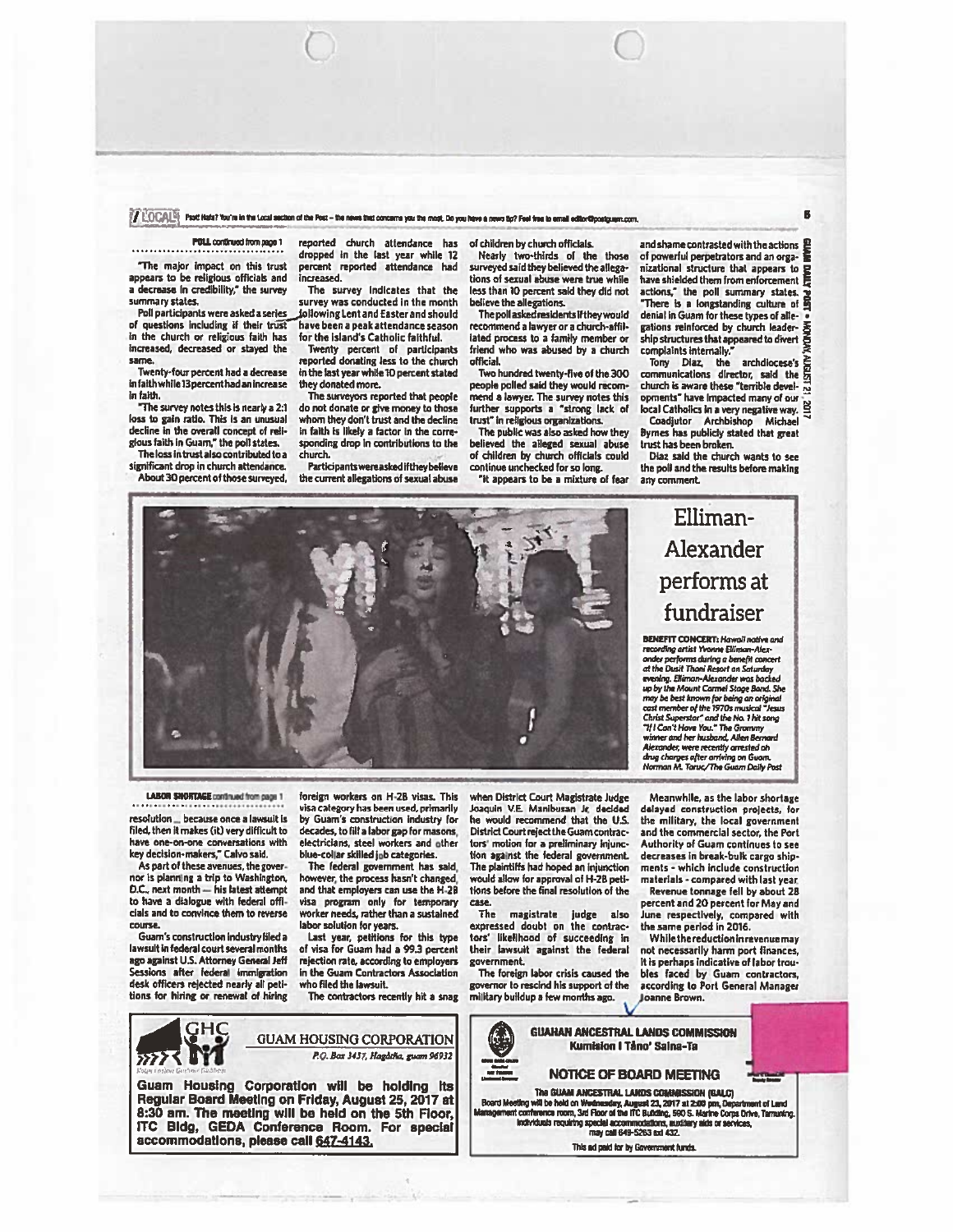0 0

#### **Parties**

This Sublease dated as of June 14, 2017, between MATSON NAVIGATION COMPANY, INC. ("Matson" or 'Sublessor") and CABRAS MARINE CORPORATION ("Sublessee"), is <sup>a</sup> Sublease under the Lease Agreement dated July 1, 2010 between Guam Ancestral Lands Commission, Trustee For The GALC Land Bank Trust, as Landlord (hereinafter referred to as "Master Landlord") and Matson as Tenant (such lease agreement, hereinafter the "Master Lease"), <sup>a</sup> copy of the Master Lease is attached hereto as Exhibit 1.

# Article 1. Provisions Constituting Sublease,

a. This Sublease is subject to all the terms and conditions of the Master Lease which is attached to this Sublease and to the changes in the Master Lease that may hereinafter be incorporated which affect the Premises and excep<sup>t</sup> as herein provided. Sublessee shall assume and perform all of the obligations of Tenant in said Master Lease. Sublessee shall not commit or permit to be committed on the Premises any act or omission which shall violate any term or condition of the Master Lease. In the event of the termination of Sublessor's interest as Tenant under the Master Lease for any reason, then this Sublease shall terminate coincidentally with such termination without any liability of Sublessor to Sublessee.

b. All of the terms and conditions contained in the Master Lease are incorporated herein (except §1.01, Art. 2, §3.01, §§4.01-03, §6.01(a)-(b), (d), §6.04(a)(except the first two sentences), 6.04(b)(except for the first sentence), §6.04(c)-(d), §7.01-2, Art. 10, §11.09, §12.07, §13.12, §13.16, Exhibit A, Schedule A, and Schedule <sup>B</sup> as terms and conditions of this Sublease (with each reference therein to 'Landlord" and "Tenant" to be deemed to refer to "Sublessor "and "Sublessee", excep<sup>t</sup> that references in the Master Lease to "Landlord" shall be deemed to refer to the Master Landlord and/or Sublessor when appropriate) and, along with all of the following paragraphs set out in this Sublease, shall be the complete terms and conditions of this Sublease; provided, however, that notwithstanding the foregoing, this Sublease does not release or impair the rights and obligations of the Master Landlord under the Master Lease with respec<sup>t</sup> to the Premises.

# Article 2. Lease Premises.

Sublessor hereby leases to Sublessee and Sublessee hereby hires from Sublessor the Premises (herein called the "Premises") outlined on Exhibit <sup>2</sup> to this Sublease, which is <sup>a</sup> portion of Lot Apra Harbor Reservation F-12, in Piti, Guam together with the right to use in common with Sublessor and the other subtenants certain "Common Areas" as hereinafter defined (the Premises, the Common Areas are jointly referred to as the "Project"), such right to terminate simultaneously on expiration or sooner termination of this Subease. The Common Areas are those areas as identified on Exhibit 2.

# Article 3. Lease Term.

The term of this Sublease shall commence on July 1, 2017 and shall continue in force until June 30, 2018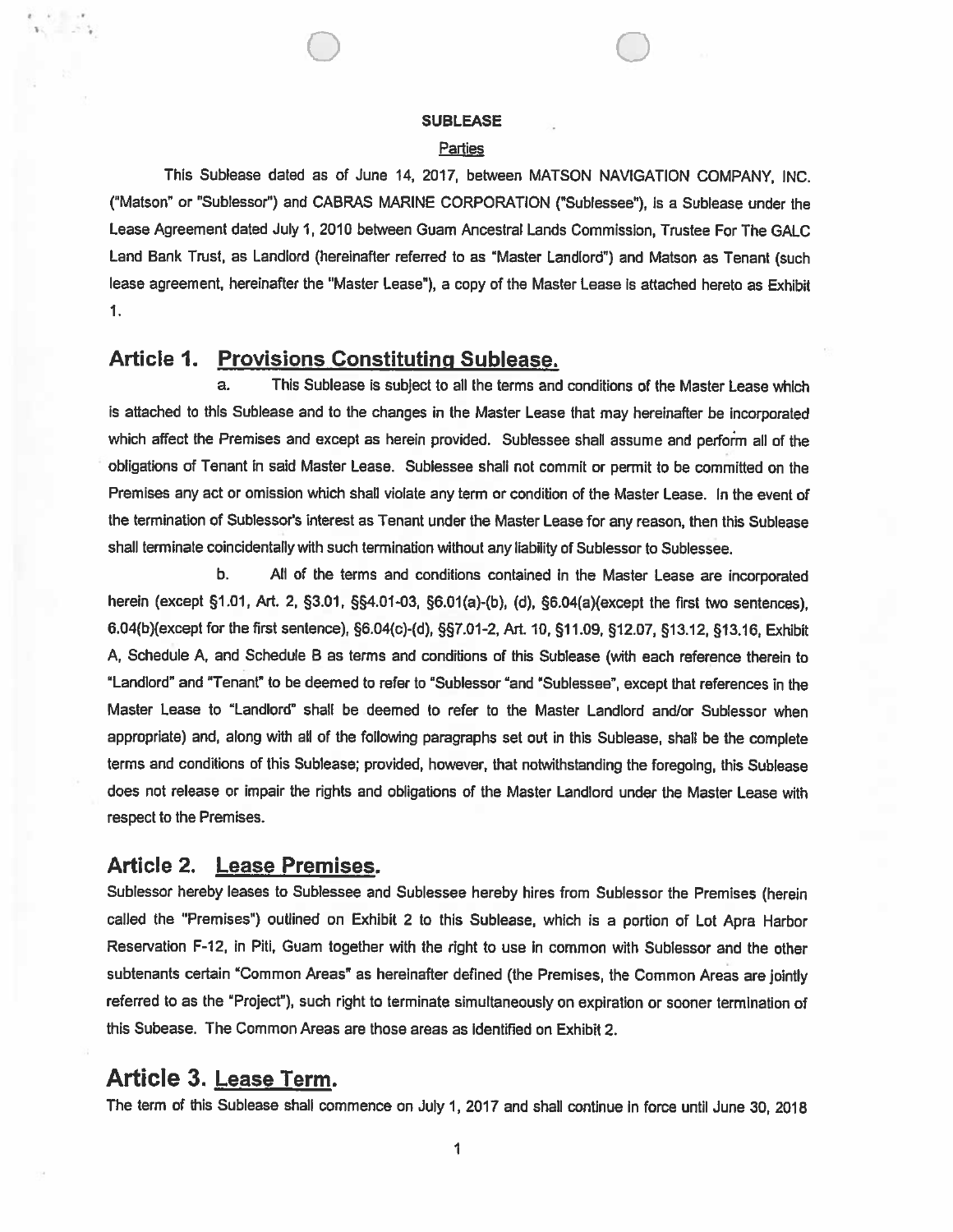(the "Initial Term); provided that Sublessee shall have an option to extend the term of this Sublease for <sup>a</sup> further one (1) year period (a 'Renewal Term") by <sup>g</sup>iving written notice to Sublessor not later than sixty (60) days prior to the end of the Initial Term or three (3) Renewal Terms, The terms of any such extension shall be the same terms and conditions excep<sup>t</sup> that the rent shall be adjusted as provided in Section 4.02, Notwithstanding the foregoing, the term of this Sublease shall in no event exceed the term of the Master Lease, as such term may hereinafter be ahortened or extended.

0 0

# Article 4. Rent.

### Section 4.01 Base Rent.

Commencing July 1, 2017, on or before the first day of each calendar month during the initial Term of this Sublease, Sublessee shall pay to Sublessor, as Base Rent for the Premises, ONE THOUSAND SEVEN HUNDRED FIFTY DOLLARS (\$1,750.00), or such Base Rent as from time to time may be set pursuan<sup>t</sup> to this Sublease with respec<sup>t</sup> to the Premises. Sublesaor shall <sup>g</sup>ive promp<sup>t</sup> written notice to Sublessee of any changes in the Monthly Rent for the Premises.

### Section 4.02 Rental Adjustment.

The base rent may be adjusted for the extension periods by mutual agreement. If adjusted, the Base Rent for any Renewal Period shall not exceed the annual change in the Guam Consumer Price Index <sup>p</sup>lus one percen<sup>t</sup> multiplied by the Base Rental for the immediately preceding term. The Guam Consumer Price Index is published by the Government of Guam Bureau of Statistics and Plans for the preceding one-year period.

## Section 4.03 Deposit.

Section 4.04 of the Master Lease is amended to substitute ZERO DOLLARS (\$0) as the amount of Tenant's deposit.

# Article 5. Use.

Tenant may use the Premises for the maintenance and repair of Matson's chassis and office equipment. Tenant shall not use or permit the use of the Premises for any other purpose without the prior written consent of the Sublessor.

## Article 6. Assignment.

Sublessee shall not assign this Sublease or sublet, or suffer any other person to occupy or use, the Premises, or any par<sup>t</sup> thereof, or any right or privilege appurtenant thereto without prior written consent of Subiessor first had and obtained, at Sublessor's sole discretion. An assignment, subletting, occupation or use without the consent of Sublessor shall be void and, at the option of Sublessor, shall terminate this Sublease.

# Article 7. Notices.

The following notice addresses shall be substituted for those set forth in Section 13.12 of the Master Lease:

2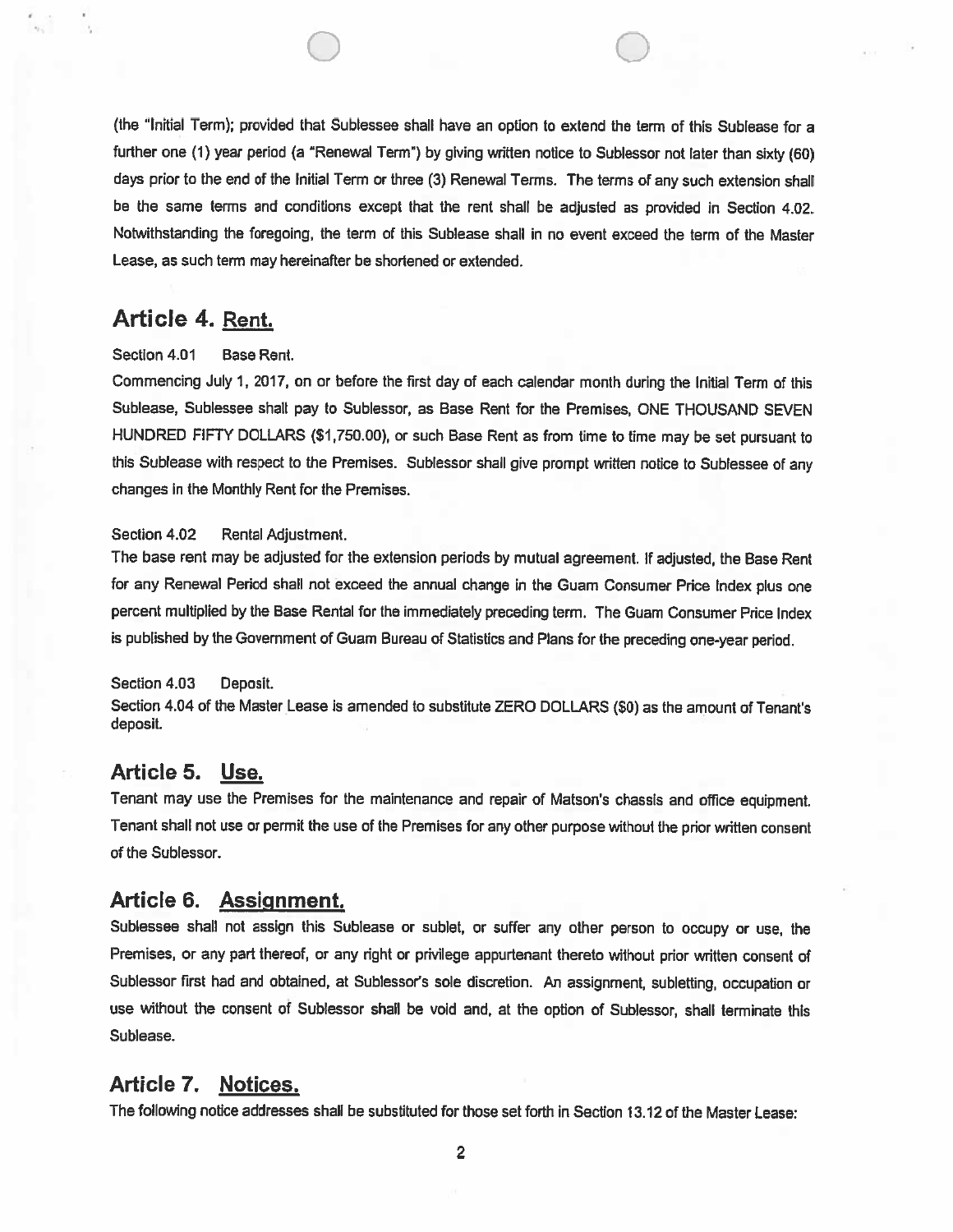All notices, demands or requests from Tenant to Landlord shall be given to Landlord at

MATSON NAVIGATION COMPANY, INC. 520 West Marine Corps Drive, Suite 301 Asan, Guam 96910 Attn: General Manager

All notices, demands or requests from Landlord to Tenant shall be given to Tenant at

Joseph L. Cruz 1024 Cabras Highway, Suite 114 Piti, Guam 96915 Phone: 671-640-1380

IN WITNESS WHEREOF, Sublessor and Sublessee have executed this Sublease as of the day and year first written above.

0 0

MATSON NAVIGATION COMPANY, INC. CABRAS MARINE CORPORATION (Sublessorrrenant) (Sublessee)

By <u>Vic Angoco</u> <u>Constantine By Joseph By Joseph By Joseph By Joseph By Joseph By Joseph By Joseph By Joseph By Joseph By Joseph By Joseph By Joseph By Joseph By Joseph By Joseph By Joseph By Joseph By Joseph By Joseph By </u>

Title Sr. Vice President. Pacific Title Title President. Pacific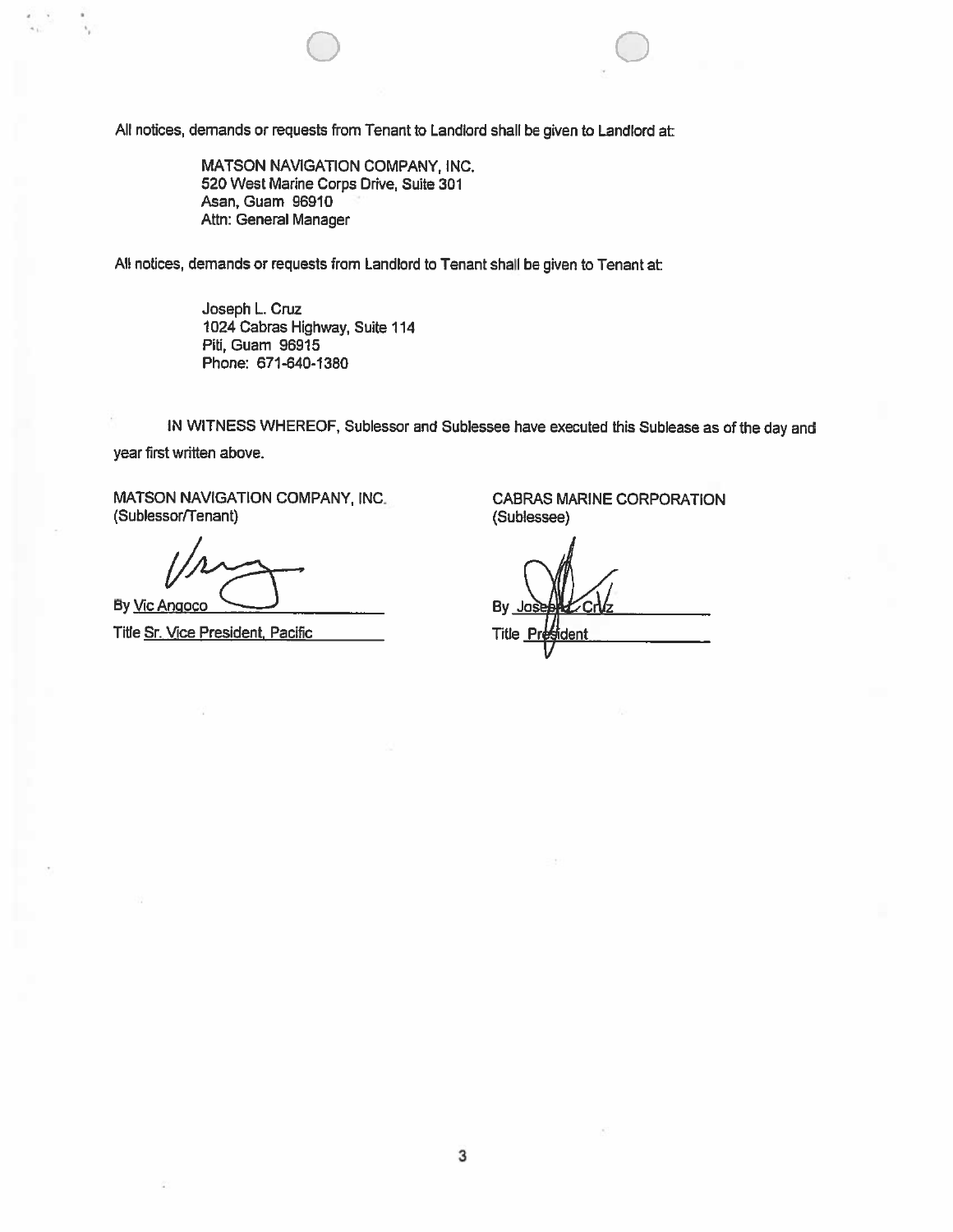### CONSENT OF LANDLORD

 $\circ$   $\circ$ 

The undersigned, Landlord under the Master Lease attached as Exhibit 1, hereby consents to the subletting of the Premises described herein on the terms and conditions contained in this Sublease. This consent shall apply only to this Sublease and shall not be deemed <sup>a</sup> consent to any other sublease. CONSENT OF LANDLORD<br>
The undersigned, Landlord under the Master Lease attached as Exhibit 1, hereby consents to the<br>
subletting of the Premises described herein on the terms and conditions contained in this Sublease. This<br> Title \_\_\_\_\_\_\_\_\_\_\_\_

# FOR THE GALC LAND RANK TRUST

**By** 

(Landlord)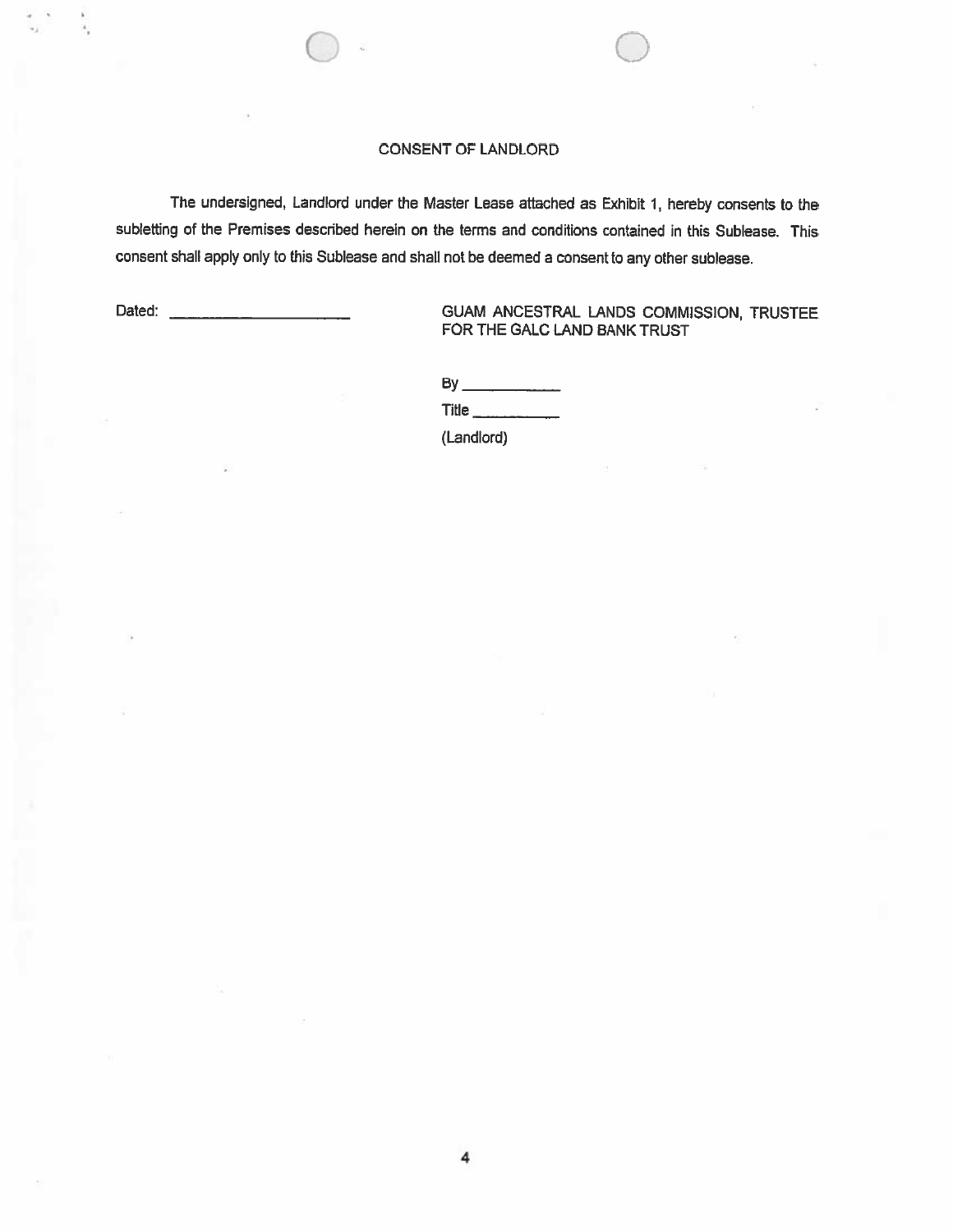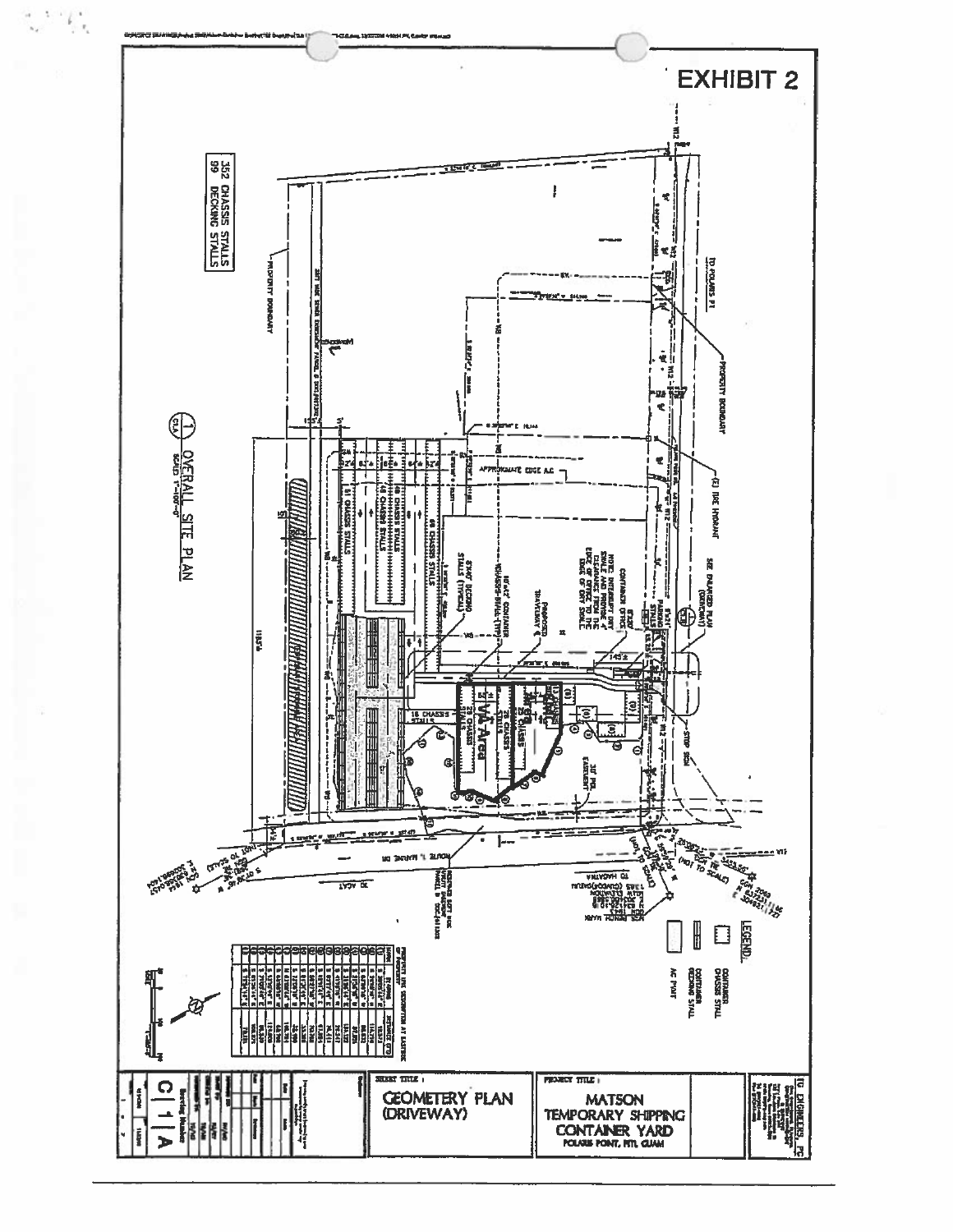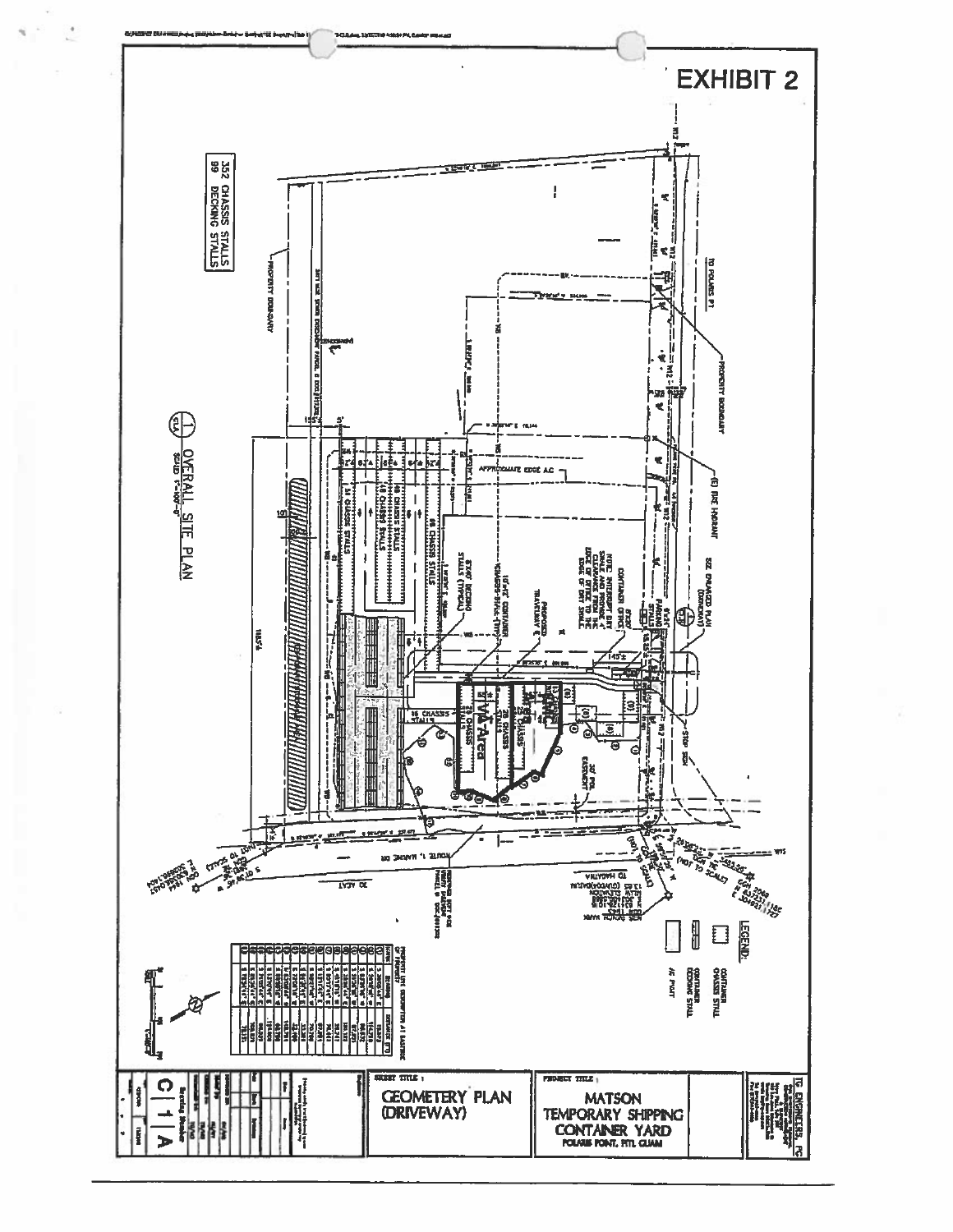**EDDIERAZA CALVO** Covernor of Guam I Maga'Lahen Guahan

**RAY TENORIO** Lt. Governor of Guam I Segundo Na Maggʻlahen Guahan



Aturidād Inadilānton Ikunumihan Guahan

**JAY ROJAS** Administrator Adminastradot

**MANA SILVA TAIJERON** Deputy Administrator Sigundo Na Adminastradot

**MEMORANDUM** 

Date: August 23, 2017

To: Michael Borja Executive Director, Guam Ancestral Lands Commission

From: Administrator

Subject: **GEDA Monthly Progress Report** 

Hafa Adai!

The following is a monthly progress report on GEDA's efforts to manage Land Bank Trust properties as required by Section 1(i) of the MOU between GEDA and GALC Land Bank Trust:

- Apra Harbor Parcel No. 1 (Commissary Junction) No change in activity. Tenant is up to date  $\bullet$ with lease payments.
- Apra Harbor Reservation F-12 (Polaris Point) -
	- Matson Navigation Company  $-$ 
		- $\geq$  Matson has indicated that although a contractor has been awarded the work, no mobilization has started as of yet however, they believe work "should" be starting in September. Matson expressed their intent on getting more updates from NAVFAC.
		- $\triangleright$  Matson has also requested for approval of its desire to sublease a small portion of the property to Cabras Marine so that Cabras may maintain and repair Matson chassis. GEDA will be presenting this request for subleasing before the Commission during the August 23<sup>rd</sup> meeting.
	- Portion of Lot Apra Harbor Reservation F-12, Parcel N14-1, Polaris Point
		- RFP 17-009 ⋗
			- GEDA issued a request for proposals for Polaris Point which was advertised  $\blacksquare$ in the Guam Post on July 20 and 21, 2017
			- The Request for Proposals was also featured in a Front Page Guam Post Article on July 31, 2017
			- GEDA took further steps to advertise the lease availability of the property by forwarding the Ad to various Realty companies and other private entities and organizations in order to do what it could to maximize additional interest and competitive proposals
			- The Due Date for proposals to be received by GEDA is currently scheduled  $\blacksquare$ for 4pm, Friday, September 1, 2017.
			- GEDA looks forward to receiving proposals and collaborating with the  $\blacksquare$ Commission on reviewing and evaluating any proposals received.

590 S. Marine Corps, Dr. Suite 511 ITC Building Tamuning, GUAM 96913

T 671.647.4332 F 671.649.4146 www.investguam.com

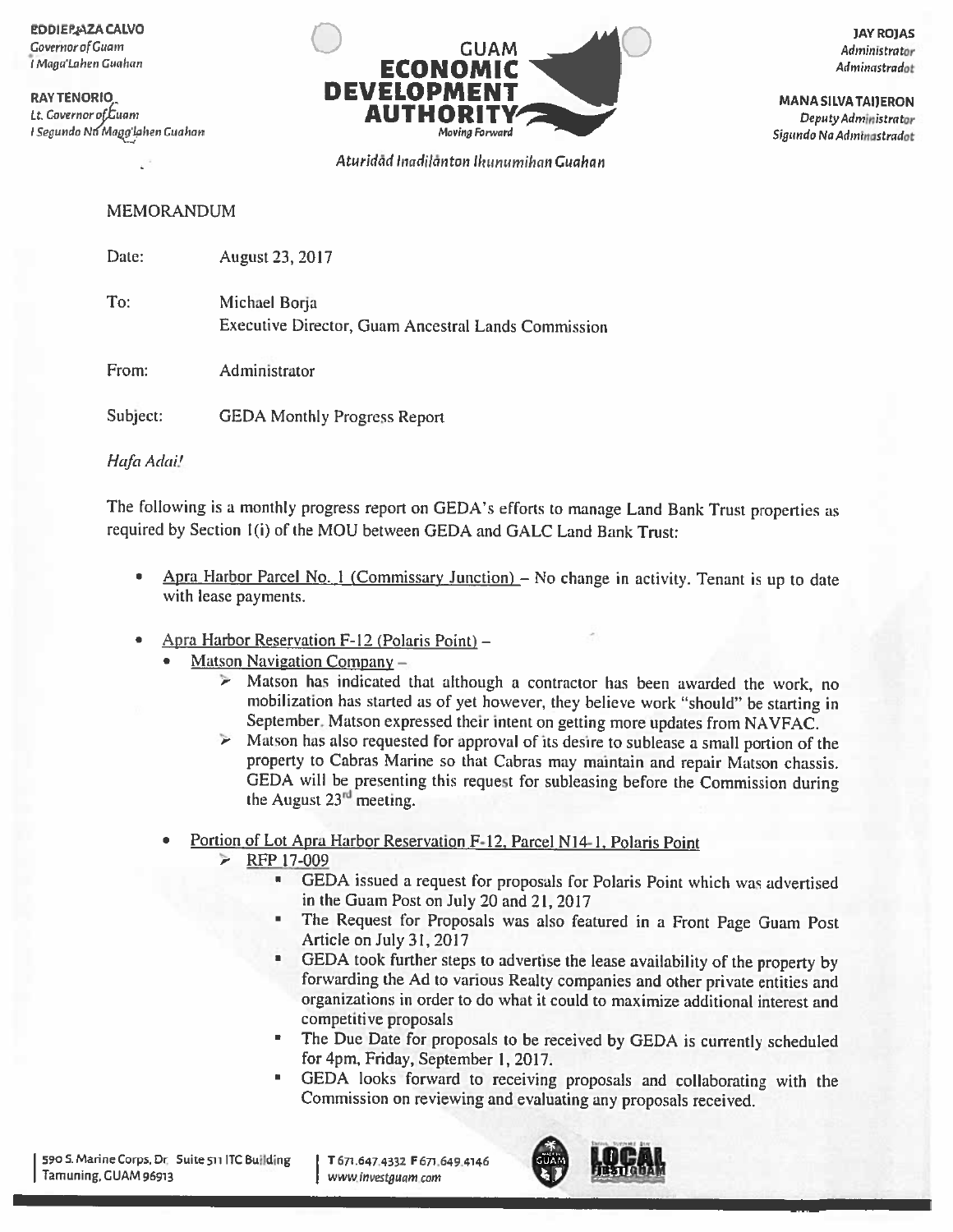• N5D Mangilao (Route 15) — Issuance of <sup>a</sup> new RFP for the N5D 72-acre parce<sup>l</sup> is on hold until resolution is reached on the legal dispute between the GALC and WSTCO Quality Feed and Supply. GALC Legal Counsel indicated they are still in court for this matter. Any further action is still pending clarification with the AG.

0 0

- $Wettengel$  Junction Northern Market LLC is current with its sublease payments as a result of recent payment in the amount of \$50,644.56. In recent discussions with Mr. Carlos Camacho, he has indicated that increasing costs of construction materials/labor is forcing the company to downsize the initial scope and design of development proposed on the property and will present its revised <sup>p</sup>lans to the Commission upon completion of its changes.
- • License Agreements for Tiyan Properties
	- •DPHSS WIC Program - GEDA had received prior notice that it will no longer manage this license which will be handled by GALC staff moving forward. An MOV between DPHSS WIC and GALC is being finalized.
	- • Guam Environmental Protection Agency (GEPA) — GEDA had received prior notice that it will no longer manage this license which will be handled by GALC staff moving forward. An MOU between DPHSS-WIC and GALC is being finalized.

Should you have any questions, please contact Tony Arriola or Diego Mendiola at 647-4332. Si Yu'os Ma'ase' for your continued support in generating revenues for the beneficiaries of the Trust.

Senseramente,

590 S. Marine Corps, Dr. Suite 511 ITC Building | T671.647.4332 F671.649.4146<br>Tamuning, GUAM 96913 | www.investguam.com | www.investguam.com | www.investguam.com |







A,J4J, Jan, J,H, Jan, Dramwelless Cusher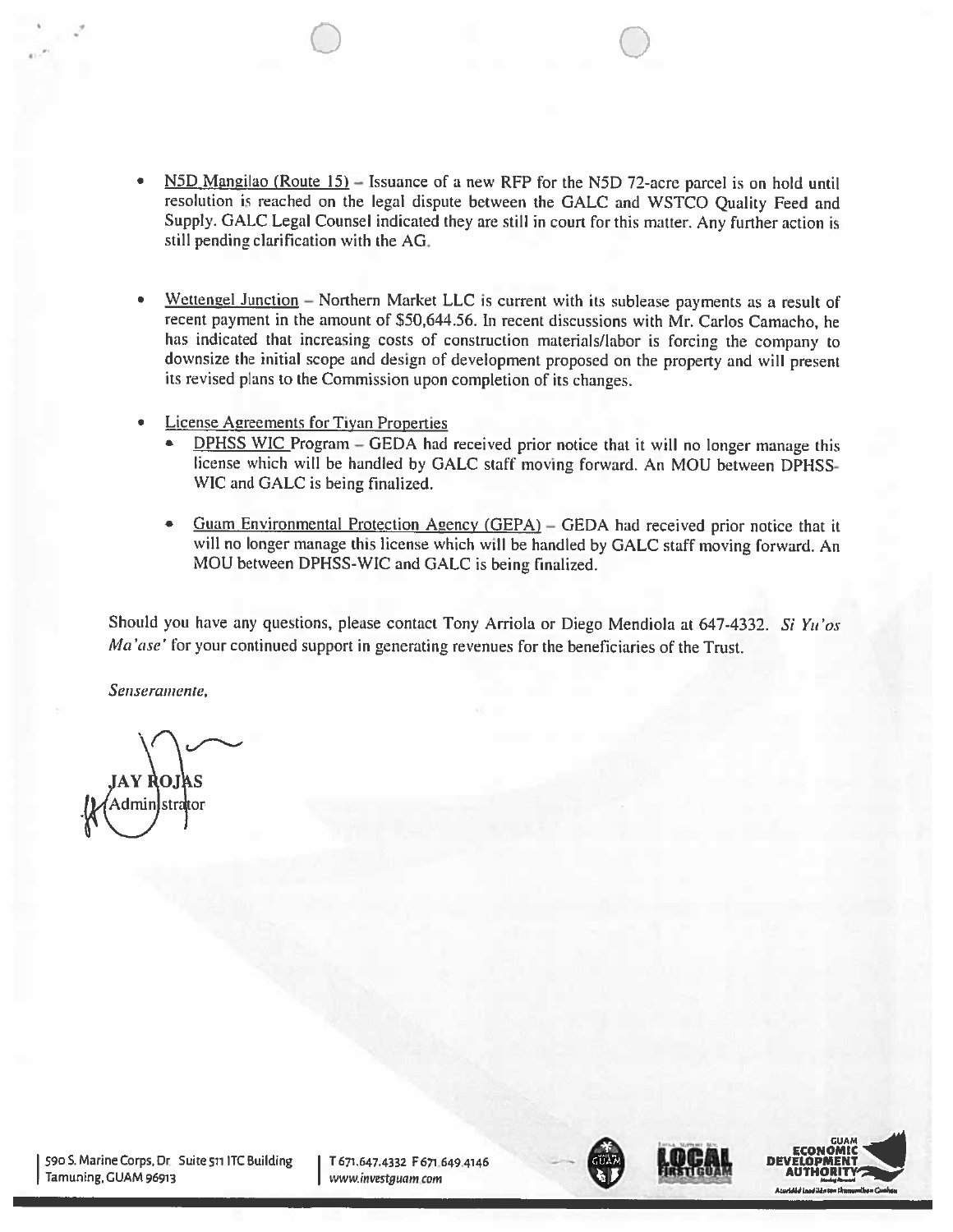## Stephanie Duenas

From: Joey LeonGuerrero Sent: Monday, August 21, 2017 9:20 AM To: Stephanie Duenas Subject: FW: Upcoming improvements to Tiyan property leased by DPHSS/WIC Program Attachments: GALC Resolution 2012-001.pdf

To: Anthony Ada <adaclan@gmail.com>; Antonio Sablan <freeguam@gmail.com>; Louisa Flores Wessling <Louisa.wesslingmail.com>; Maria Cruz <marcruzkt@msn.com>; Ronald Eclavea <reclavea@yahoo.com>; Ronald Laguana <ronbo.laguana@gmail.com>; Joey LeonGuerrero <Joey.LeonGuerrero@land.guam.gov> Cc: Charles H. Morris <Charles.Morris@dphss.guam.gov>; Rose Castro <Rose.Castro@dphss.guam.gov> Subject: Upcoming improvements to Tiyan property leased by DPHSS/WIC Program

Hafa Adai! Pursuant to the GALC Board's Resolution on Tenant Improvement Allowance (TIA) and as mentioned in our last attendance with the Board we are notifying the GALC Board of the following upcoming building improvements for the Tiyan property that may be applicable for future TIA offset.

| <b>Stephanie Duenas</b>                                           |                                                                                                                                                                                                                                                                                                                                                                                                                                                                                                                                                                                                                                                                                                                                                                                                                                                                                                                                                                                                  |                        |
|-------------------------------------------------------------------|--------------------------------------------------------------------------------------------------------------------------------------------------------------------------------------------------------------------------------------------------------------------------------------------------------------------------------------------------------------------------------------------------------------------------------------------------------------------------------------------------------------------------------------------------------------------------------------------------------------------------------------------------------------------------------------------------------------------------------------------------------------------------------------------------------------------------------------------------------------------------------------------------------------------------------------------------------------------------------------------------|------------------------|
| From:<br>Sent:<br>To:<br>Subject:<br><b>Attachments:</b>          | Joey LeonGuerrero<br>Monday, August 21, 2017 9:20 AM<br><b>Stephanie Duenas</b><br>FW: Upcoming improvements to Tiyan property leased by DPHSS/<br>GALC Resolution 2012-001.pdf                                                                                                                                                                                                                                                                                                                                                                                                                                                                                                                                                                                                                                                                                                                                                                                                                  |                        |
| From: David Gumataotao<br>Sent: Wednesday, August 2, 2017 3:26 PM | To: Anthony Ada <adaclan@gmail.com>; Antonio Sablan <freeguam@gmail.com>; Louisa Flores Wo<br/><louisa.wessling@gmail.com>; Maria Cruz <marcruzkt@msn.com>; Ronald Eclavea <reclavea@yah<br>Laguana <ronbo.laguana@gmail.com>; Joey LeonGuerrero <joey.leonguerrero@land.guam.gov><br/>Cc: Charles H. Morris <charles.morris@dphss.guam.gov>; Rose Castro <rose.castro@dphss.guam.gov>;<br/>Subject: Upcoming improvements to Tiyan property leased by DPHSS/WIC Program<br/>Hafa Adai! Pursuant to the GALC Board's Resolution on Tenant Improvement Allowance<br/>mentioned in our last attendance with the Board we are notifying the GALC Board of the fo<br/>building improvements for the Tiyan property that may be applicable for future TIA offset.</rose.castro@dphss.guam.gov></charles.morris@dphss.guam.gov></joey.leonguerrero@land.guam.gov></ronbo.laguana@gmail.com></reclavea@yah<br></marcruzkt@msn.com></louisa.wessling@gmail.com></freeguam@gmail.com></adaclan@gmail.com> |                        |
| <b>Work Description</b>                                           |                                                                                                                                                                                                                                                                                                                                                                                                                                                                                                                                                                                                                                                                                                                                                                                                                                                                                                                                                                                                  | <b>Estimated Costs</b> |
|                                                                   | - Air conditioning replacements (approximately 3 split units, 36K                                                                                                                                                                                                                                                                                                                                                                                                                                                                                                                                                                                                                                                                                                                                                                                                                                                                                                                                | \$8,826                |
| BTU)<br>entire building, etc.                                     | - Plumbing work (replacement of plumbing fixtures in all restrooms,<br>piping for water tank / electric water pump), jetting of drains for                                                                                                                                                                                                                                                                                                                                                                                                                                                                                                                                                                                                                                                                                                                                                                                                                                                       | \$18,440               |
| conditioning unit (30-ton<br>unit)                                | - Electrical work – Disconnect boxes for Automatic Transfer Switch<br>(connected to island power and diesel generator), and main air-                                                                                                                                                                                                                                                                                                                                                                                                                                                                                                                                                                                                                                                                                                                                                                                                                                                            | \$29,195               |
|                                                                   |                                                                                                                                                                                                                                                                                                                                                                                                                                                                                                                                                                                                                                                                                                                                                                                                                                                                                                                                                                                                  | \$56,461.00            |

David Gumataotao Program Coordinator IV Guam WIC Program Bureau of Nutrition Services 15-6100 Mariner Avenue Barrigada, Guam 96913-1601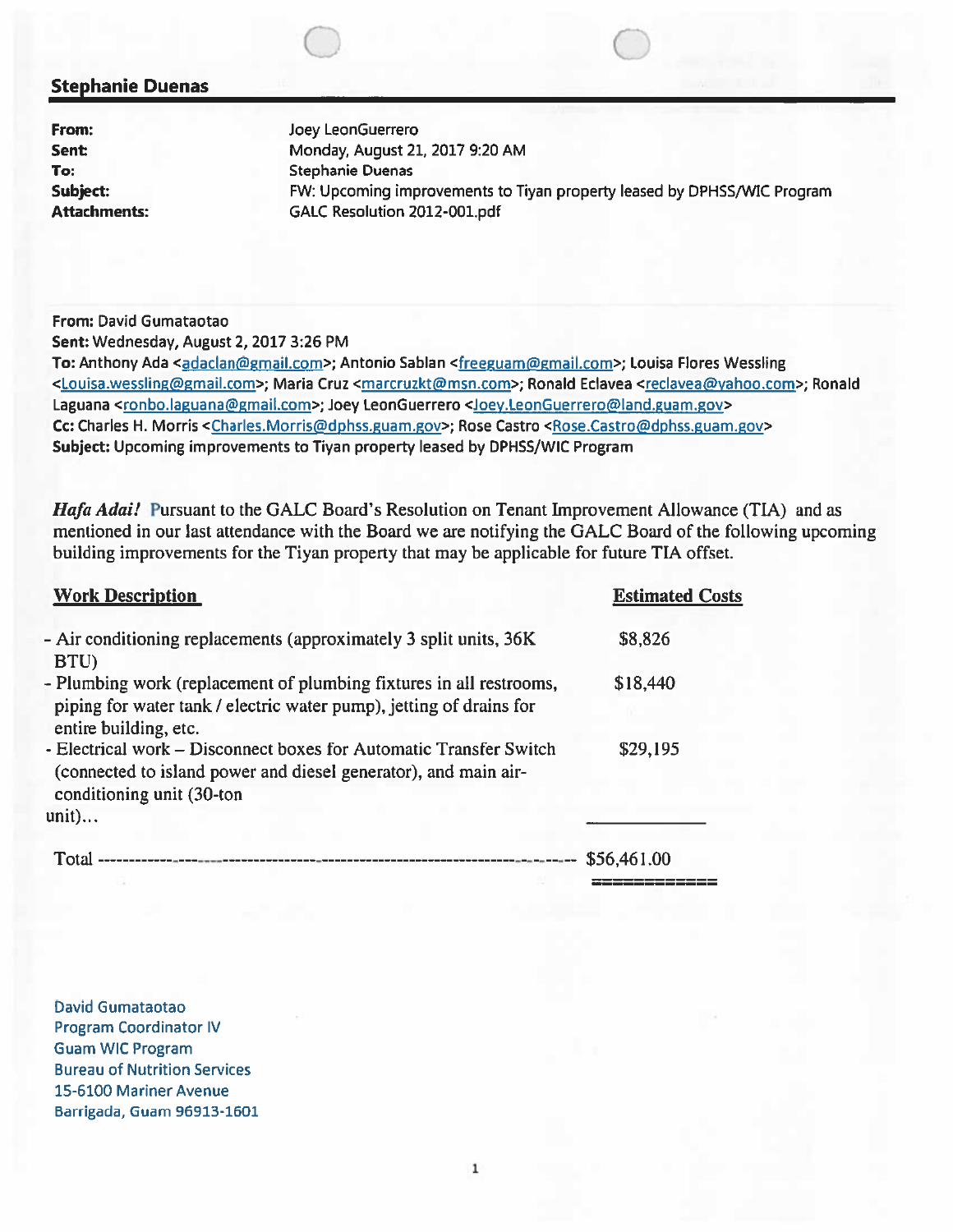

(2014 REV 05/27/2014)

ITC Building, Dept. of Land Management Office, 3<sup>rd</sup> floor, West Wing | P.O. Box 2950, Hagatña, Guaha Tel: (671) 649-5263 ext. 432/435 | Fax: (671) 649-5383 Website: http://dlm.guam.gov